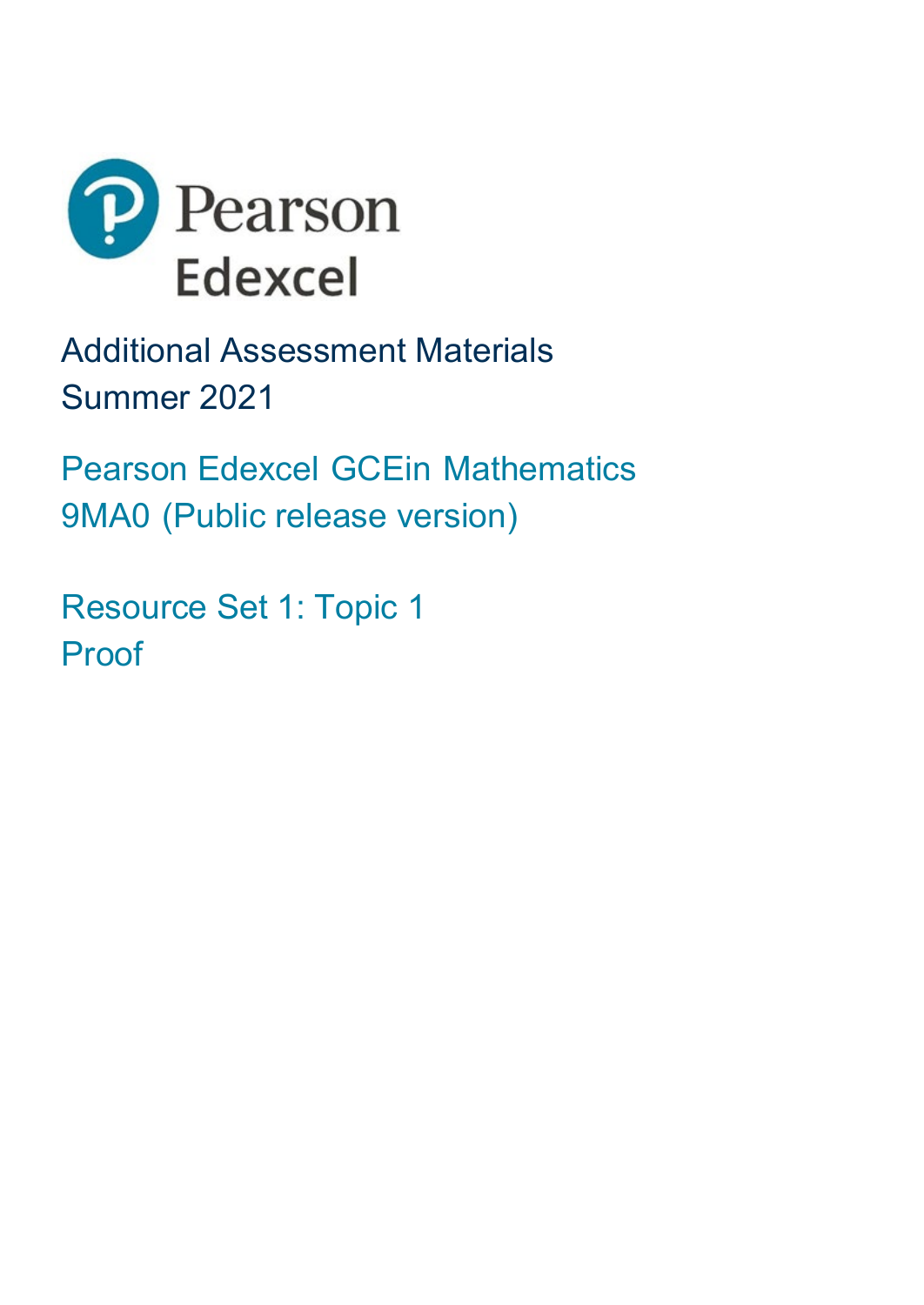Pearson: helping people progress, everywhere

Pearson aspires to be the world's leading learning company. Our aim is to help everyone progress in their lives through education. We believe in every kind of learning, for all kinds of people, wherever they are in the world. We've been involv ed in education for over 150 years, and by working across 70 countries, in 100 languages, we have built an international reputation for our commitment to high standards and raising achievement through innovation in education. Find out more about how we can help you and your students at: [www.pearson.com/uk](http://www.pearson.com/uk)

Additional Assessment Materials, Summer 2021 All the material in this publication is copyright © Pearson Education Ltd 2021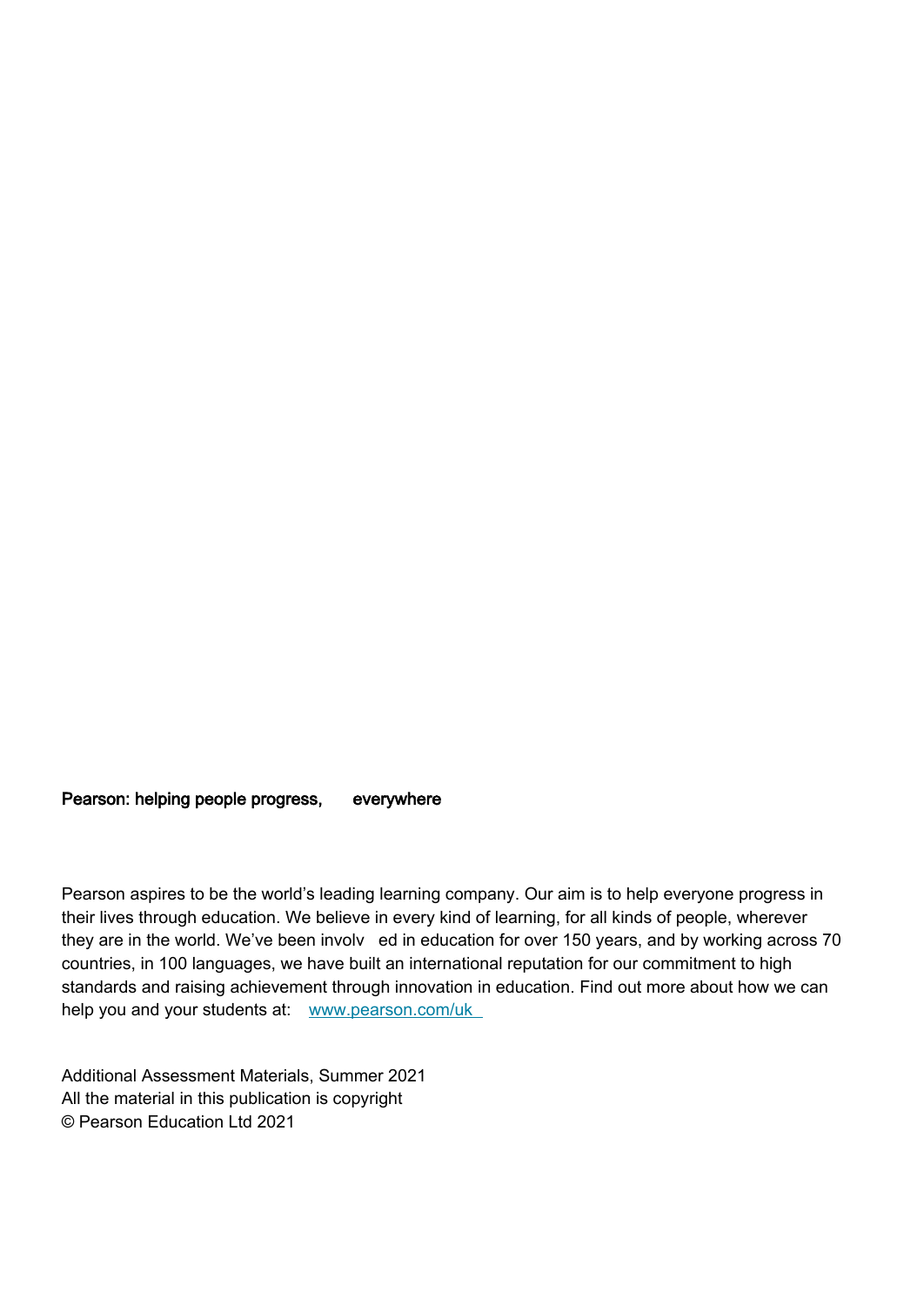## General guidance to Additional Assessment Materials for use in 2021 **Context**

- Additional Assessment Materials are being produced for GCSE, AS and A levels (with the exception of Art and Design).
- The Additional Assessment Materials presented in this booklet are an optional part of the range of evidence teachers may use when deciding on a candidate's grade.
- 2021 Additional Assessment Materials have been drawn from previous examination materials, namely past papers.
- Additional Assessment Materials have come from past papers both published (those materials available publicly) and unpublished (those currently under padlock to our centres) presented in a different format to allow teachers to adapt them for use with candidate.

## **Purpose**

- The purpose of this resource to provide qualification-specific sets/groups of questions covering the knowledge, skills and understanding relevant to this Pearson qualification.
- This document should be used in conjunction with the mapping guidance which will map content and/or skills covered within each set of questions.
- These materials are only intended to support the summer 2021 series.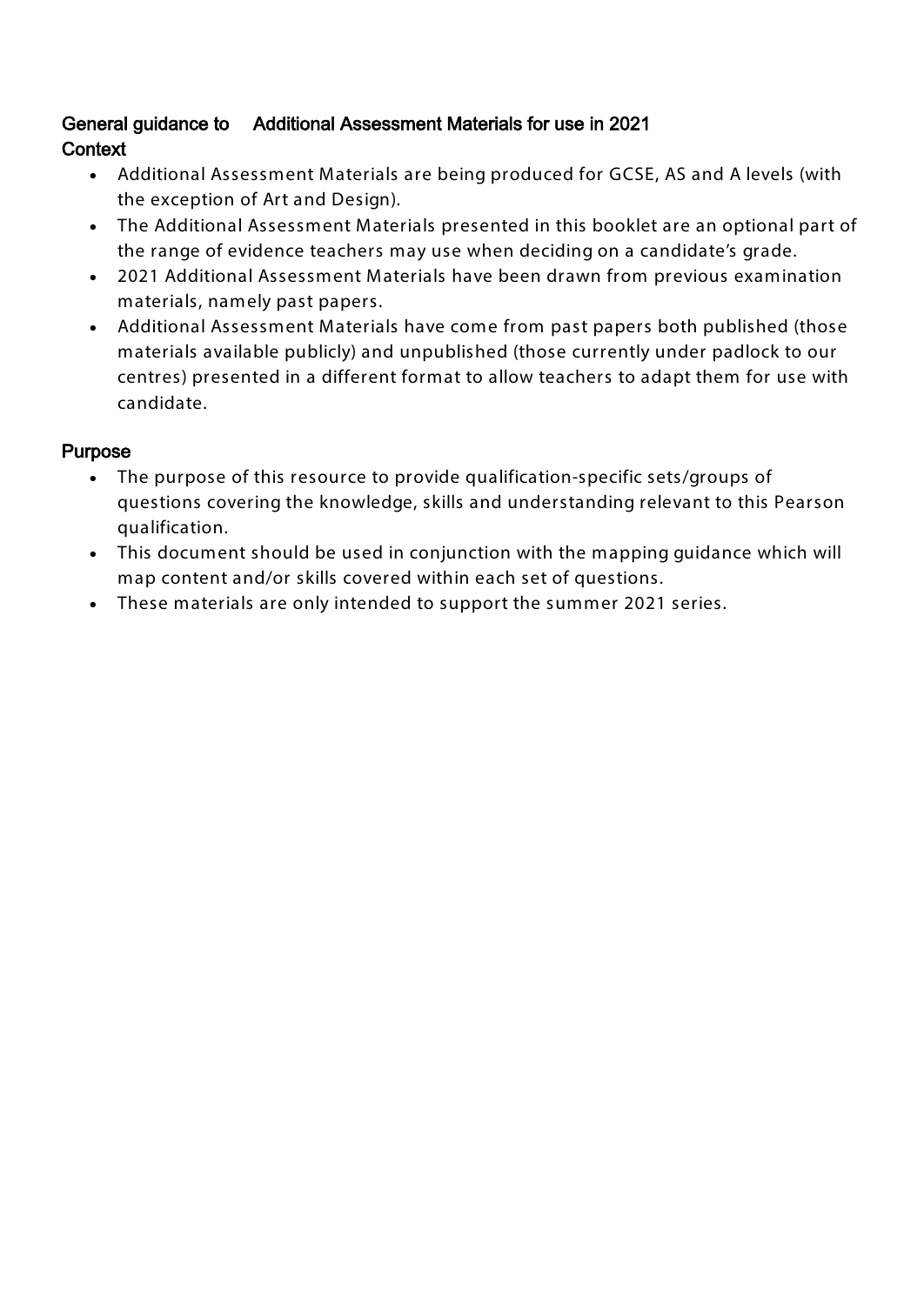**1.** Complete the table below. The first one has been done for you.

For each statement below you must state if it is always true, sometimes true or never true, giving a reason in each case.

| Statement                                                                                     | Always<br>True | Sometimes<br>True | Never<br>True | Reason                                                                                                                                          |
|-----------------------------------------------------------------------------------------------|----------------|-------------------|---------------|-------------------------------------------------------------------------------------------------------------------------------------------------|
| The quadratic equation<br>$ax^2 + bx + c = 0$ $(a \neq 0)$<br>has 2 real roots.               |                | $\checkmark$      |               | It only has 2 real roots when<br>$b^2 - 4ac > 0$<br>When $b^2 - 4ac = 0$ it has 1 real<br>root and when $b^2 - 4ac < 0$ it has<br>0 real roots. |
| (i)                                                                                           |                |                   |               |                                                                                                                                                 |
| When a real value of $x$ is<br>substituted into<br>$x^2 - 6x + 10$ the result<br>is positive. |                |                   |               |                                                                                                                                                 |
| (2)                                                                                           |                |                   |               |                                                                                                                                                 |
| (ii)<br>If $ax > b$ then $x > \frac{b}{c}$<br>$\overline{a}$                                  |                |                   |               |                                                                                                                                                 |
| (2)                                                                                           |                |                   |               |                                                                                                                                                 |
| (iii)<br>The difference between<br>consecutive square<br>numbers is odd.                      |                |                   |               |                                                                                                                                                 |
| (2)                                                                                           |                |                   |               |                                                                                                                                                 |

**(Total for Question 1 is 6 marks)**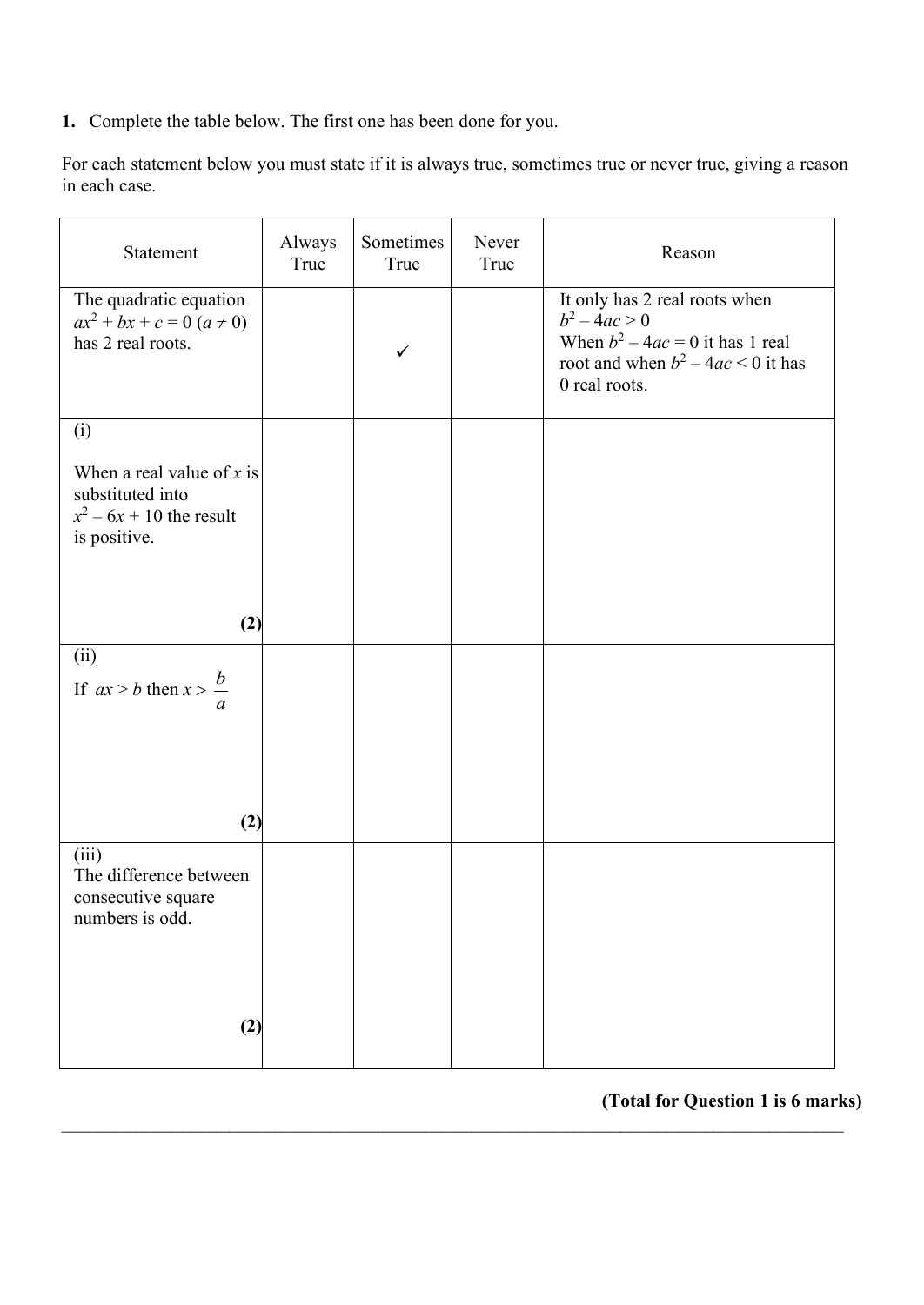**2. "If** *m* and *n* are irrational numbers, where  $m \neq n$ , then *mn* is also irrational." **Disprove** this statement by means of a counter example.

**3.** Elsa claims that

'for  $n \in \mathbb{Z}^+$ , if  $n^2$  is even, then *n* must be even'

 $\_$  , and the contribution of the contribution of the contribution of the contribution of the contribution of  $\mathcal{L}_\text{max}$ 

Use proof by contradiction to show that Elsa's claim is true.

**(2) (Total for Question 3 is 2 marks)**  $\_$  , and the contribution of the contribution of the contribution of the contribution of the contribution of  $\mathcal{L}_\text{max}$ 

**4.** Bobby claims that

$$
e^{3x} \ge e^{2x}, \quad x \in \mathbb{R}.
$$

 $\_$  , and the contribution of the contribution of the contribution of the contribution of the contribution of  $\mathcal{L}_\text{max}$ 

Determine whether Bobby's claim is always true, sometimes true or never true, justifying your answer. **(2) (Total for Question 4 is 2 marks)**

**5.** (i) Prove that for all  $n \in \mathbb{N}$ ,  $n^2 + 2$  is not divisible by 4

**(4)**

**(Total for Question 5 is 4 marks)**

## **6. In this question you must show all stages of your working.**

 $\_$  , and the contribution of the contribution of the contribution of the contribution of the contribution of  $\mathcal{L}_\text{max}$ 

A geometric series has common ratio *r* and first term *a*.

Given  $r \neq 1$  and  $a \neq 0$ 

prove that

$$
S_n = \frac{a(1 - r^n)}{1 - r}
$$

**(4) (Total for Question 6 is 4 marks)**